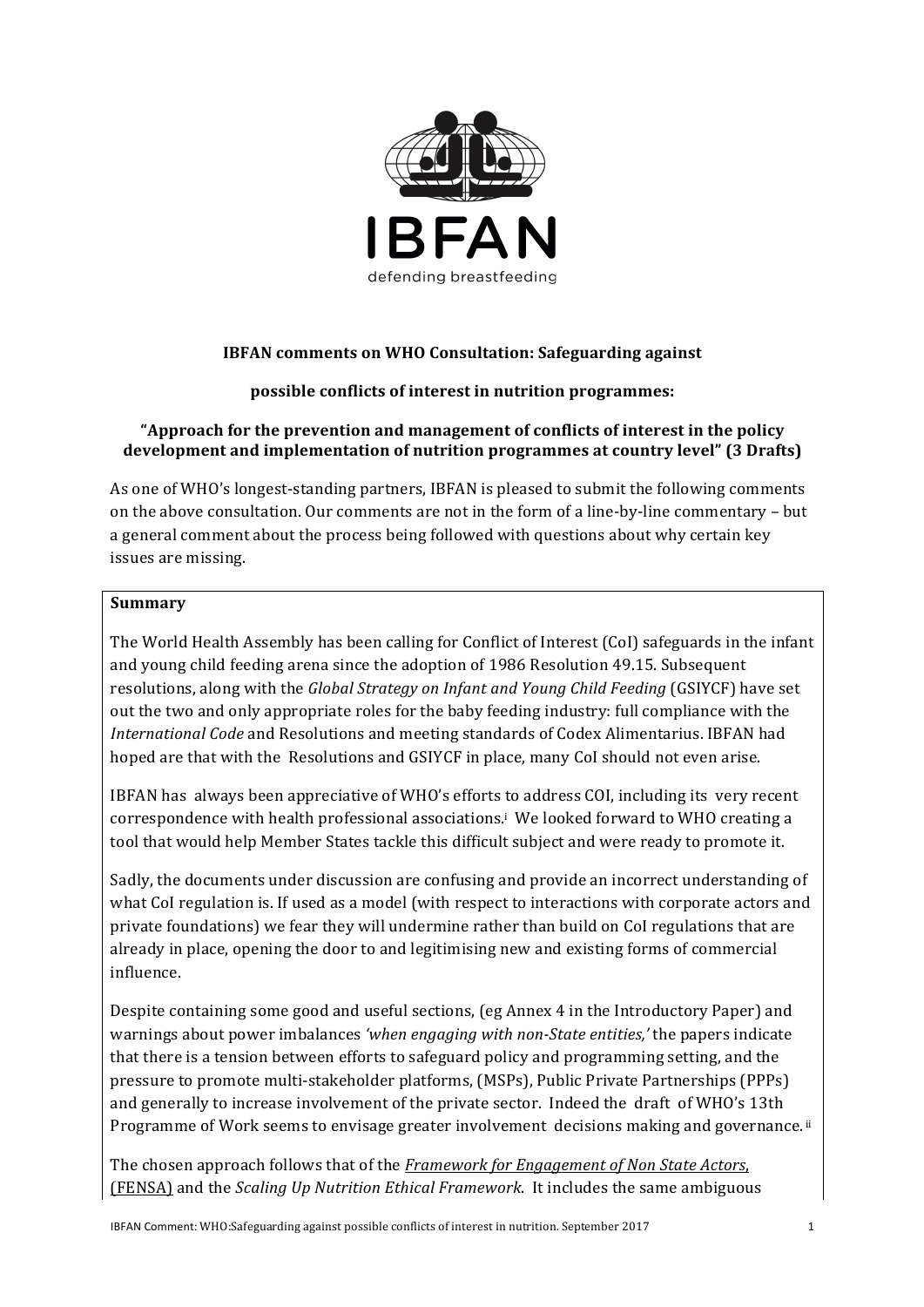language and faulty Conflict of Interest definitions, which serve to accommodate and promote MSPs and PPPs with all their inherent conflicts of interest. Consequently the papers fail to properly address the risks of PPPs and MSPs – indeed MSPs are promoted as 'transformational'. The fact that such arrangements blur the lines between public and private and create difficulties for national governments when attempting to protect citizens from undue influence, influecnes that can come not just from corporations, but from venture philanthropies, NGOs and UN agencies.iii

Another glaring omission is the impact this paper will have on 187 Member countries of the global standard setting body. Codex Alimentarius. Codex has so far failed to establish adequate and effective Conflict of Interest safeguards to protect its mandate to protect consumer health and is urgent need of reform. FENSA itself calls for the protection of standard setting.

In short, WHO has missed an important opportunity to provide governments, especially developing countries, where power imbalances are greater, with much needed effective guidance in their efforts to "Safeguard against possible conflicts of interest in nutrition *programmes."* iv

## **Incorrect Conflict of Interest definitions**

In mirroring the weaknesses contained in the *Framework for Engagement of Non State Actors*, (FENSA) and the *Scaling Up Nutrition Ethical Framework*, the definitions confuse conflicts of interest *within* an institution or person with conflicts *between* actors who have diverging or fiduciary duties, which in the case of corporations is to maximise profits. The muddled definitions are likely to divert attention away from conflicts that exist *within* public actors, between their mandates and prime functions and their secondary interest to be adequately funded. 

Throughout the 6-year development of FENSA, IBFAN warned of the risks of such confusion, especially in relation to MSPs and PPPs – controversial schemes through which corporations and venture philanthropies claim the right to participate and shape public health decisionmaking processes – and, in doing so, succeed in side-lining governments, the UN and peoples' human rights. The main tenet of such schemes is that the best decisions are those made jointly with all 'partners' or by 'consensus.'

The establishment of the WHO's *Global Coordinating Mechanism* for NCDs has added to confusion in this area, with the GCM paying little heed to FENSA requirement to *"exercise particular caution…when engaging with private sector entities …whose policies or activities are negatively affecting human health."* The GCM has not been a useful model and IBFAN and other concerned NGOs has consistently expressed our worries about its impact.

### **Codex**

IBFAN has attended Codex with the aim of achieving Policy Coherence between WHO and Codex since 1995 when the World Trade Organisation determined that Codex Standards should be the bench marks in Trade Disputes.<sup>y</sup> The norm setting procedures of Codex and its guidelines covering National Codex Committees and National Codex Contact Points, are wide open to undue commercial influences. Because of the imbalance of resources and power, businesses and their front groups (often referred to as NGOs) are disproportionately and inappropriately represented at Codex meetings (often sitting on government delegations and sometimes even leading them).<sup> $vi$ </sup> These industries regularly funds dinners and receptions for participants and contributes to secretarial services. Such lack of transparency and inappropriate involvement, leads to the minimizing of global public health needs and prioritizing regulatory measures to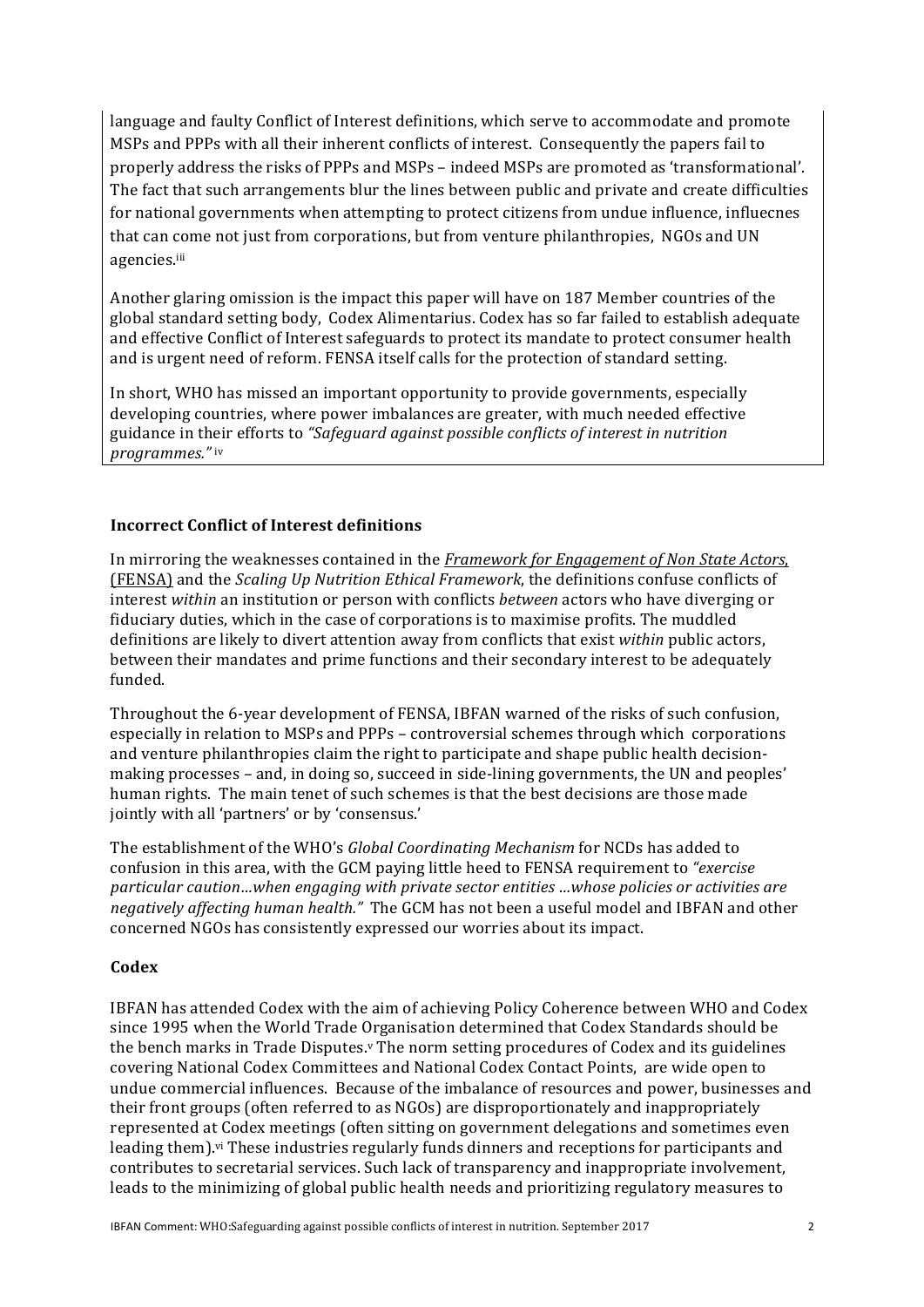facilitate trade interests. It has a profound influence on everything that Codex does including the evidence base that is used to decide on the safety of ingredients, additives etc.vii

At the CAC40 in July 2017, the issue of conflicts of interest and governance came up in many of the topics under discussion, including the Codex Trust Fund, the Scientific Basis of Codex, and relations with NGOs. viii During the meeting, WHO consistently highlighted the need for Codex to rise to the challenge addressing nutrition and health and, in particular, non-communicable diseases, stressing the need for policy coherence with WHO. The meeting was reminded that Codex standards are published with the emblems of the parent organizations, WHO and FAO. and that any contradiction between Codex standards and the policies and strategies of its parent organizations should be avoided or appropriately addressed.

IBFAN is keen to maintain its support for WHO's call for policy coherence, but only if WHO itself ensures that adequate COI safeguards are in place. The pressure from the food industries and food exporting countries to override health considerations and prioritise the speeding up of global trade of highly processed foods and processes is evident to anyone who attends Codex regularly. Without strong effective COI safeguards, Member States' efforts to plan optimal nutrition policies, will be undermined, and risky technologies and strategies that contribute to soil-depletion, de-forestation, mono-cropping, land and sea grabbing will continue to flourish. If WHO and FAO are serious about promoting sustainable, bio-diverse wholesome food and environmental resources, the reform and cleaning up of Codex must be a priority. We were concerned to see that during the CAC40 in July 2017, the out-going chair of Codex, summed up several agenda items and side events in a way that favoured inappropriate involvement of the private sector. With the new Governance team now in place, it is a good time to tackle this problem.

Codex is already proposing that funding should be accepted from non-state actors for the Codex Trust Fund *'albeit whilst being conscious of issues around conflict of interest.'* In answer to IBFAN's question about how such funding would be protected from undue commercial or private influence. The WHO representative assured us that such decisions would be made in line with the WHO policies. So once more, clear and strong Guidance is urgently needed to ensure that the integrity of Codex processes is protected and that member states and especially those from developing countries are free to act in the best interest of their citizens.

### **Monitoring and evaluation**

It is essential that any monitoring and evaluation is carried out following the well accepted COI principle that "no one should be a judge in his own cause." In the infant feeding context WHA Res 49.15, adopted in 1996, "urged Member States: to ensure that monitoring the application of the International Code and subsequent relevant resolutions is carried out in a *transparent, independent manner, free from commercial influence."* Of concern is a new initiative funded by the Gates Foundation (BMGF) and facilitated by the *Meridian Institute*: the Global Monitoring Mechanism (GMM) IBFAN agreed to be consulted initially but disassociated itself and issued a *Dissent note* when the final report took little account of the views expressed and continued to propose that the baby feeding industry should be included as partners in the monitoring. UNICEF also distanced itself from the final report.

IBFAN has raised similar concerns about initiatives such as the Access to Nutrition Index, FTSE4Good index, that are carried out in close collaboration with the baby food industry. Companies can and do use such indexes to undermine the findings of truly independent monitoring (such as that carried out by IBFAN) while attempting to reposition themselves as credible partners for health. The leading baby food companies now focus on breastfeeding promotion, hijacking of World Breastfeeding Week, in the hopes of diverting attention from ongoing harmful marketing. Through the promotion of voluntary, here today, gone tomorrow initiatives, and small incremental changes to products, ixall under the banner of Corporate Social